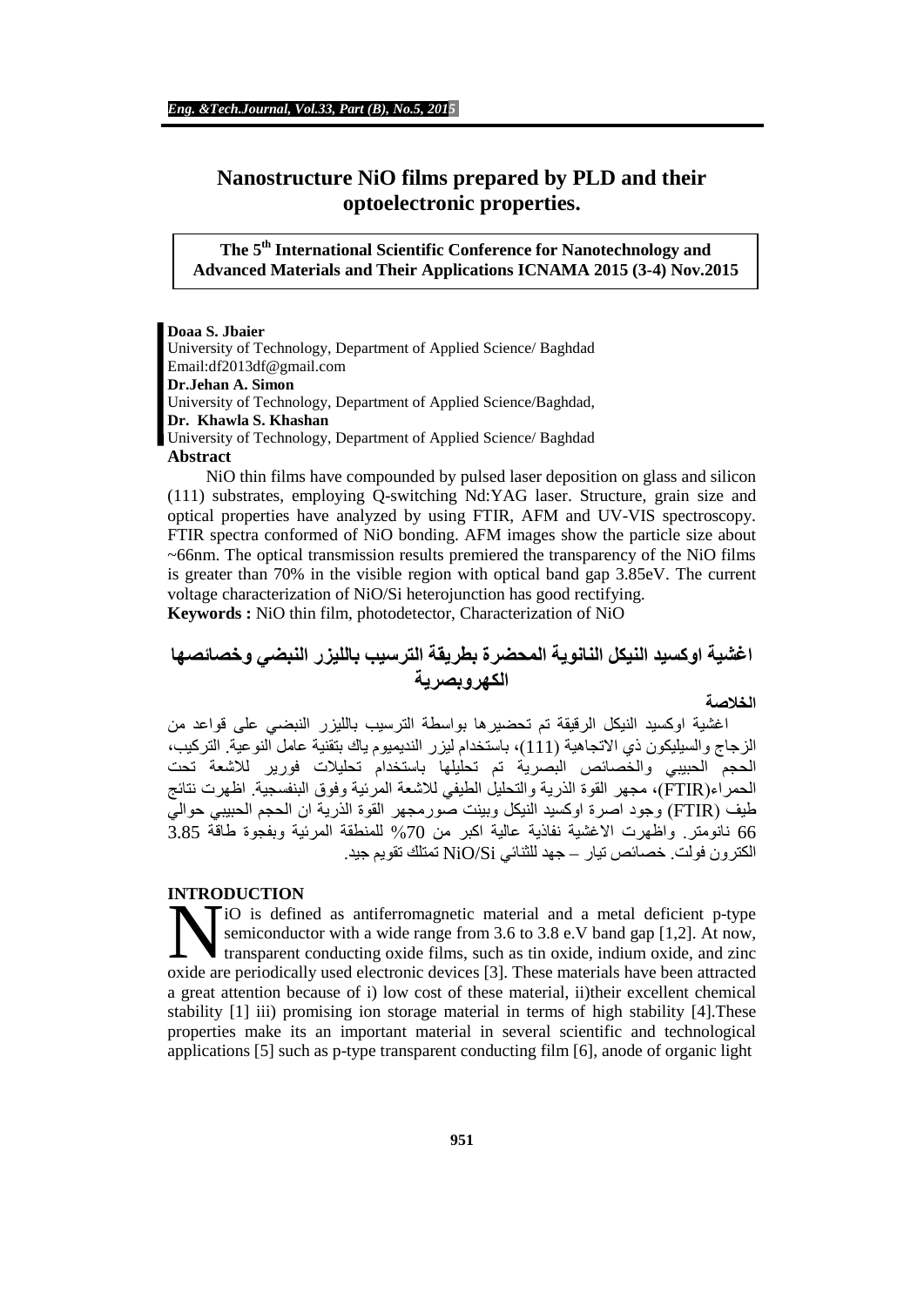emitting diodes [7], electro chromic display devices [8], gas sensors [9] and as cathode material for alkaline batteries quite reasonable for possible switching applications [10]. NiO exhibits an FCC structure with Ni atoms occupying Octahedral sites with 6O atoms roundedit, the lattice parameter is  $4.177A^{2}[11]$ . These materials have been fabricated using several physical and chemical techniques such as pulsed laser deposition [12], spray pyrolysis [13], DC reactive magnetron sputtering, thermal evaporation, spin coating, sol-gel [4-7]. Pulsed laser deposition (PLD) is a versatile process. This technique is used mainly due to its stoichiometric transfer between the target and deposition film and thus good controllability of the film composition [14].In this study, electrical, optical and structural properties of NiO thin films prepared by PLD method were investigated.

#### **Experimental work**

NiO thin films were deposed by pulsed lased deposition with Q-switched second harmonic generation SHG Nd-YAG laser of 532 nm (repetition frequency 6 Hz, pulse width 7 nsec) on porosilicate glass and silicon (111) substrates with incident laser fluence 1.6 J/cm<sup>2</sup> on target surface. The films were prepared at oxygen pressure  $2\times10^{-1}$  mbar at 200 C° substrate temperature by using halogen lamp with 40 laser pulses. NiO powder from Fluka company with high purity (99,99%) used to form a target with 2.5 cm diameter and 0.4 cm thickness which pressed by 5 ton. The thicknesses of films 0.3µm were determined by optical interferometer (Fizeau method). Microstructure surface topography was speculated using AFM (Digital Instruments Nanoscope II, AA 3000) and FTIR spectra were recorded with (8400S, Shimadzu) spectrometer. The optical measurements were studied by using UV-visible spectrophotometer (UV-1650 UV-visible recording spectrophotometer) to measure optical transmittance films in the range (200-900) nm. The dark and photocurrent measurements of NiO/Si heterojunction were employing a 8010 DMM Fluke digital multimeter. Farnell, LT30-2 power supply was used to initialize the bias voltage 0- 5V.

#### **Results and discussion**

The FTIR spectra of NiO thin film deposited at  $200C<sup>°</sup>$  substrate temperature is illustrated in figure (1). The bond at ≈2800 cm<sup>-1</sup> and at≈ 2700 cm<sup>-1</sup> can be tasked to CH<sub>2</sub> vibration. The peaks at≈ (1600, 1500, and 1400) cm<sup>-1</sup> corresponds to O-H bonding vibration in the water due to absorbed hydrated  $^{[15, 16]}$ . The peaks at (426.27, 634.58, and 644.22)  $\text{cm}^{-1}$  corresponds to the stretching vibration of Ni-O bond of nickel oxide nanoparticles. These results are in a good agreement with references  $17-$ 19].

Figure (2) shows 2D, 3D distribution of the surface morphology image of NiO film at  $200C<sup>o</sup>$  substrate temperature which studied by AFM. This figure demonstrates the homogeneity in grain distribution. The grain size calculated from AFM image at the deposited temperature was 66nm.

The optical transmission of NiO thin film on glass substrate is shown in figure (3). Notice that the film has transmittance higher than 70% in visible region, this is due to the absorptivity dependence on crystalline state. From the transmittance data the absorption coefficient (α) was by using the equation  $[20]$ :

 $\alpha = \frac{1}{a} \ln \frac{1}{r}$  (1)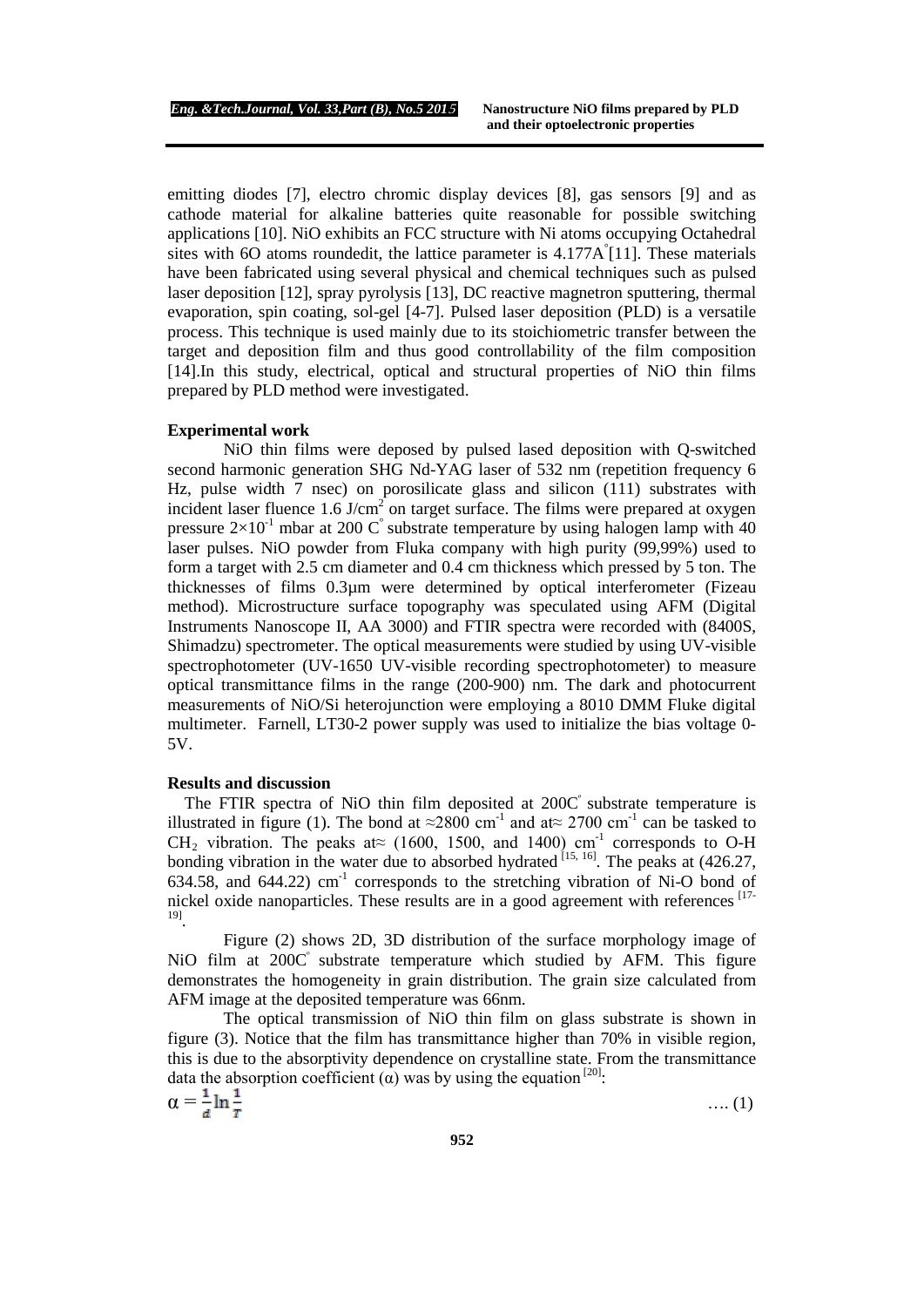Where (d) is the thickness of thin  $films(0.3µm)$  and (T) is transmittance.

To calculate the band gap of NiO film, the absorption coefficient  $(\alpha)$  was used by using the relation  $[17]$ :

# $a h v = A (h v - E_g)^m$

*<sup>m</sup>* ….(2) Where  $(A)$  is a constant,  $E_g$  is energy band gap of NiO film,  $hv$  is the incident photon energy, and (m=1/2) for direct allowed transitions and (m=2) for the indirect allowed transition. The variation of  $(ahv)^2$  versus the photon energy  $(hv)$  shown in figure (4). Extrapolation of linear part to  $\alpha=0$  gives band gap width which equal to 3.85eV.

The I-V characteristics in the dark for NiO/Si heterojunction is clarified in figure (5). The results exhibits that the current in the forward bias has two regions: the first, at low voltage idealize recombination current, which established one the concentration of the generated carriers above the intrinsic carrier concentration  $n_i$ , i.e.  $n^*n>n_i^2$  the recombination method for mass is low occurrence. The second region portrayed the diffusion current at high voltage. In reverse bias, also there are two regions the first is that they generate wherever the reverse current is increased with voltage and this tends to generation of electron-hole pairs at low bias. In the second region, major increases within the reverse bias are often recognized. During this case, the current resulted from the diffusion of minority carriers through the junction<sup>[21]</sup>.

The current-voltage (I-V) measurement in the illumination for NiO/ Si heterojunction is illustrated in figure (6),we could professed the photoelectric behavior of the device under illumination condition. It is comprehended that photo electric redounds result from light-induced electron-hole generation of the device and especially in the depletion region of the P-type silicon. Under external converter bias, the depletion region of the device extends and as a result, more episode photons will contribute to the electron-hole pairs age group that gabbed in the depletion region. The internal electric field in the depletion region where fores the electron-hole pairs to discrete from each other and this bias gets larger with exogenous bias is applied. From this figure, we can see the increase in the photo-current with increasing incident light intensity, where the large intensity refers to a great number of incident photons and hence a large number of separated electron-hole pairs $[22]$ .

### **Conclusion**

NiO thin film can be deposite by PLD on silicon substrate at a 200C substrate temperature. The film deposited at laser flunce  $1.6 \text{ J/cm}^2$ . FTIR result shows that the formation of NiO at  $(426.27, 634.58,$  and  $644.22)$  cm<sup>-1</sup>, while the optical properties reveal a high transmittance up to 70% in the visible region with optical band gap 3.85eV. The current voltage characterization of NiO/Si heterojunction has good rectifying.

**953**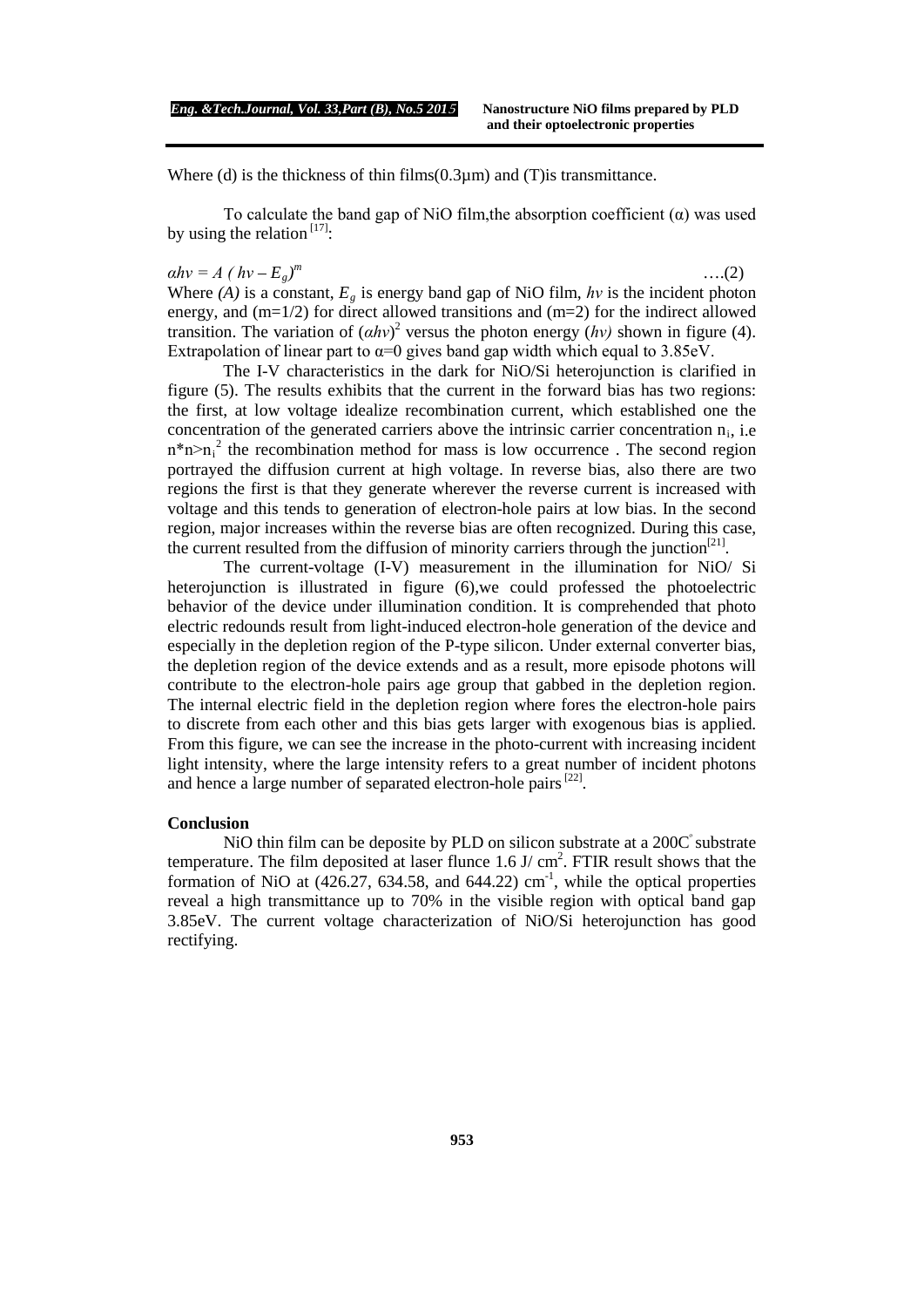

 **Figure (1): FTIR spectra of NiO film deposit at 200C◦ substrate temperature**

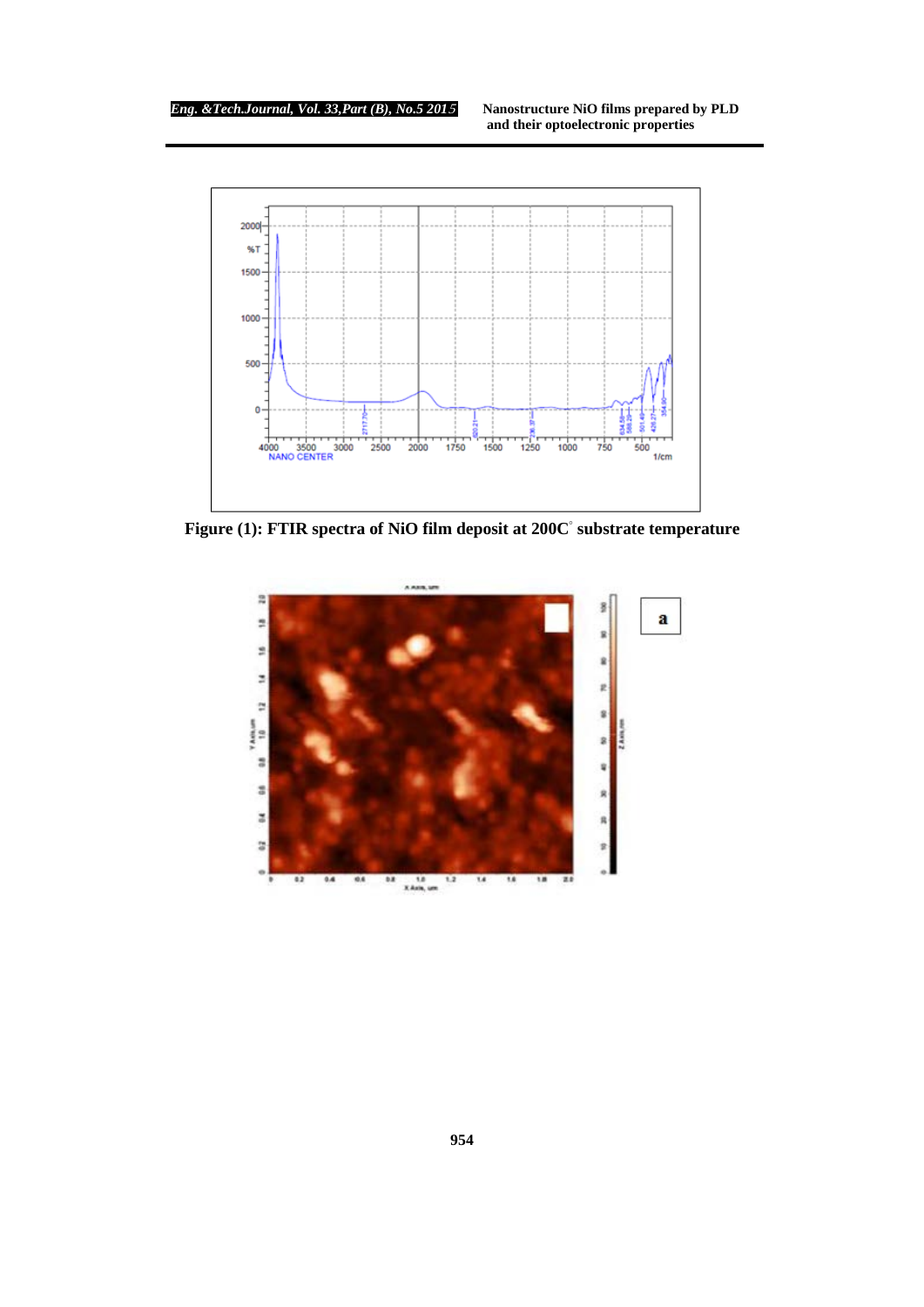

**Figure (2): AFM image of NiO thin film at 200C◦substrate temperature a) 2D AFM image, b) 3D AFM image and c) distribution of particle size.**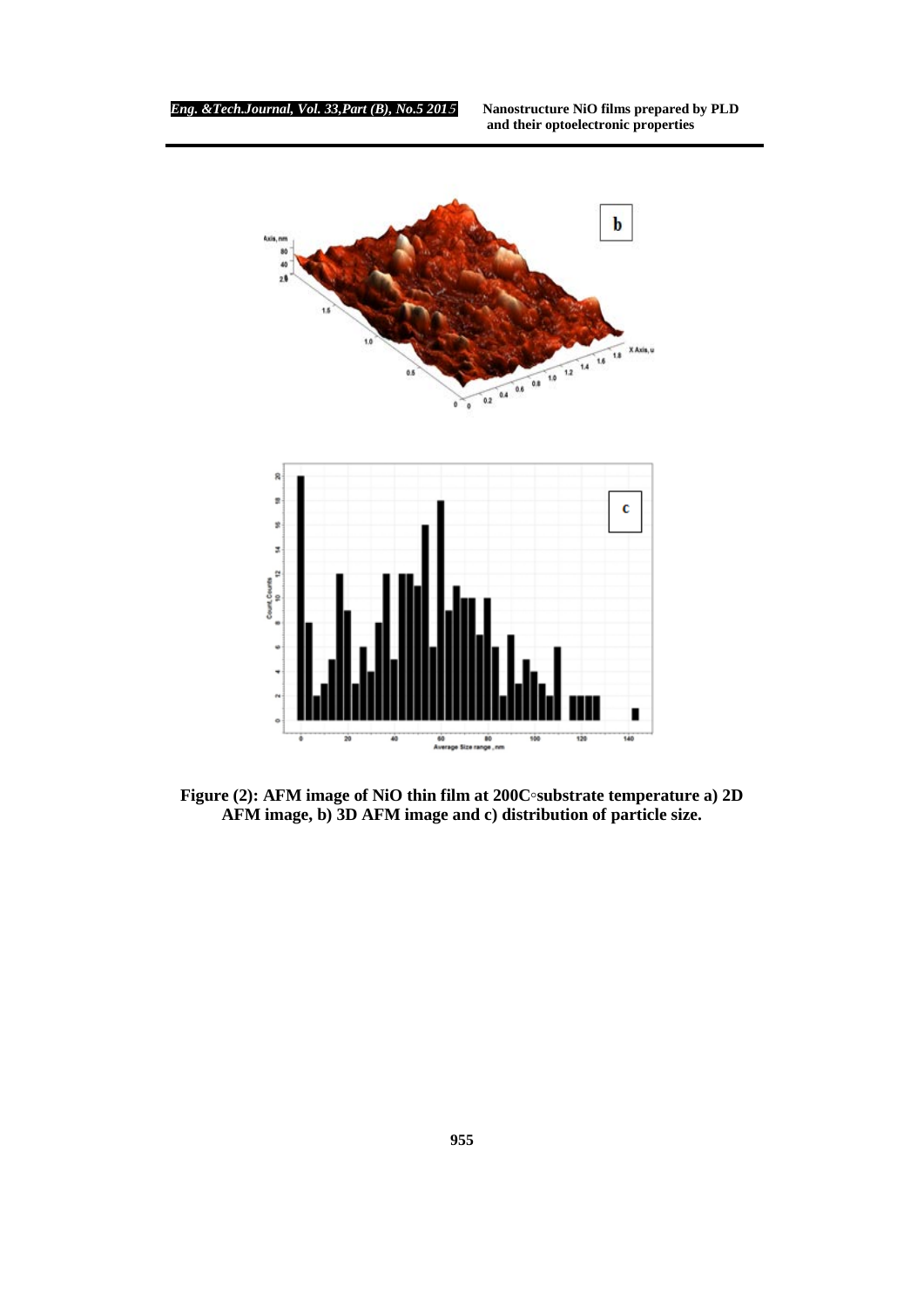

**Figure (3): Optical transmission spectra of NiO film grown on glass substrate for 200C◦ substrate temperature.**



**Figure (4): The variation of (αhυ)<sup>2</sup> with photon energy for NiO thin film prepared at 200C◦ substrate temperature.**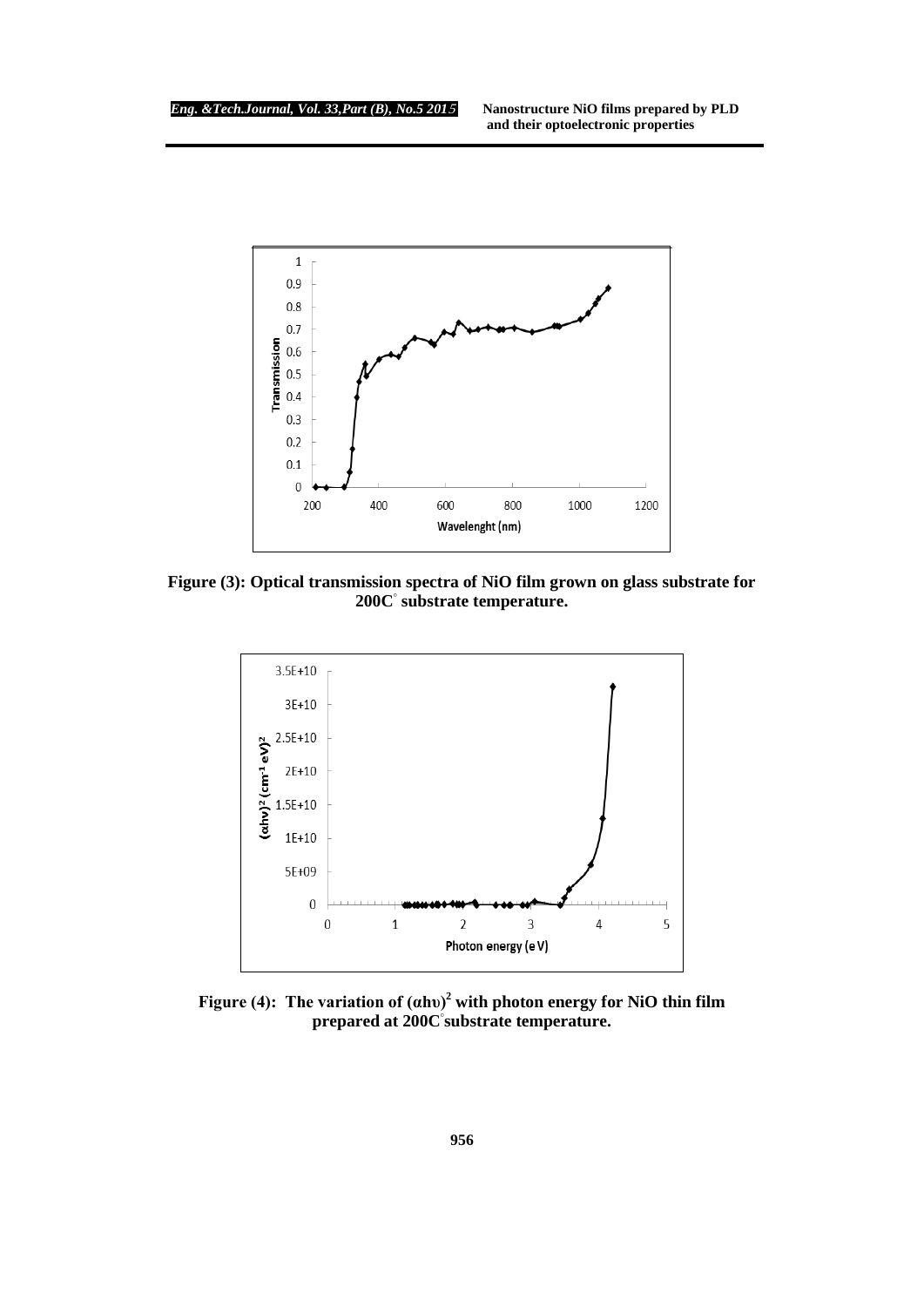

**Figure (5): I-V characteristic of NiO/Si heterojunction.**



**Figure (6):Dark and photo currentsNiO/Si heterojunction.**

#### **References**

[1] I. Fasaki, A. koutoulaki, M. Kompitsas and C. Charitidis "Structural, electrical and mechanical properties of NiO thin films grown by pulsed laser deposition" Journal of Applied Surface Science 275 (2010) 429-433.

[2] Amir M. Soleimanpour, Ahalapitiya H. Jayatissa and GaminiSumanasekera "Surface and gas sensing properties of nanocrystalline nickel oxide thin films" Journal of Applied Surface Science 276 (2013) 291-297.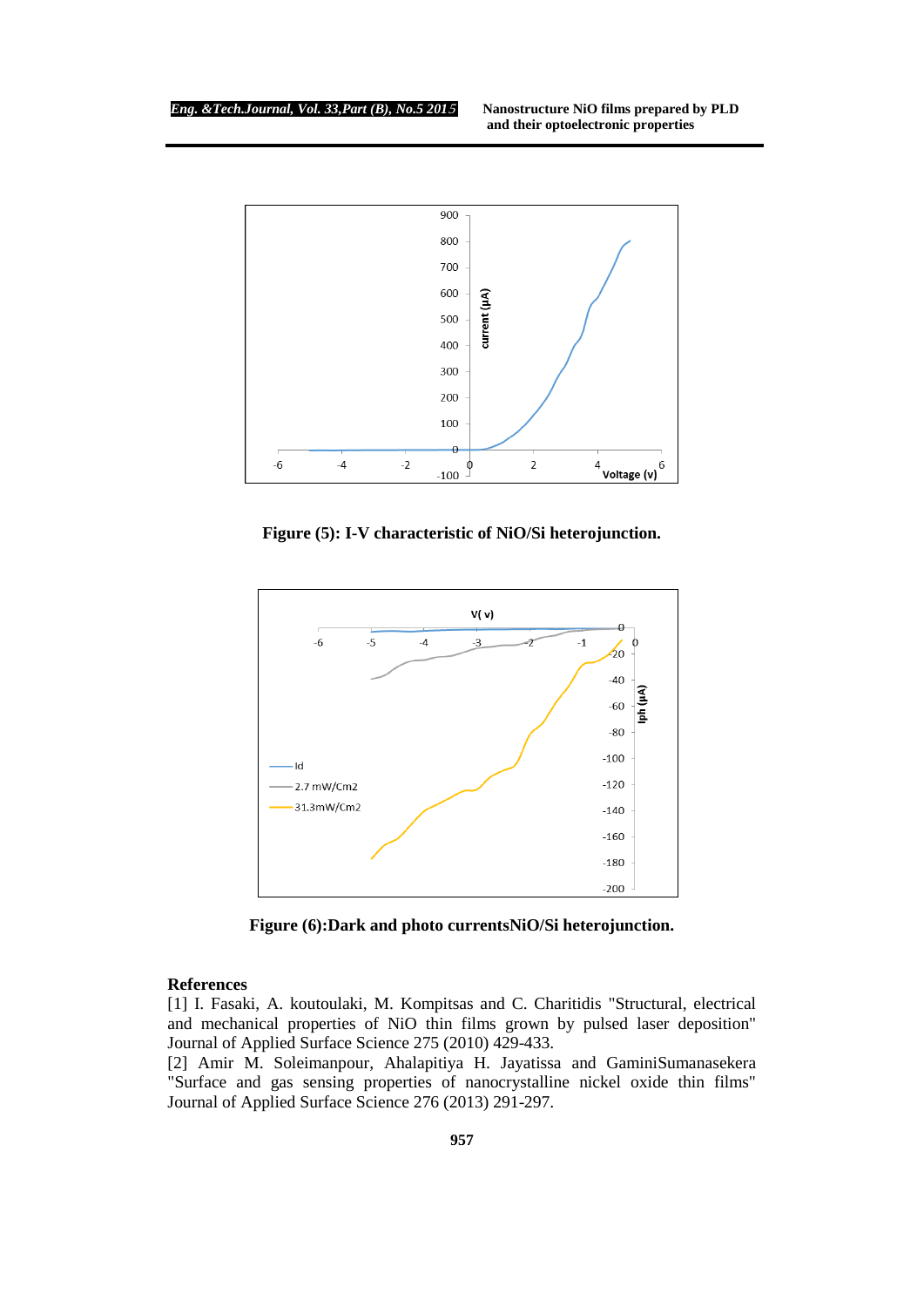[3] Muhammad Abdulnabi, Kassem Aziz and ZenabTarq "Optical and structural properties of NiO thin films prepared by spray pyrolysis" Indian Journal of Applied Research 4 (2014) 533-538.

[4] Y. Ashok, A. Mallikarjuna, A. Sivasankar and P. Sreedhara "Preparation and characterization of NiO thin films by DC reactive magnetron sputtering" Journal of Nano – and Electronic Physics 4 (2012) 04002(4pp).

[5] Sudad S., Eman K. and GhusonH."Investigation of optical properties of  $NiO<sub>0.99</sub>Cu<sub>0.01</sub>$  thin film by thermal evaporation technique" International Journal of Advanced Research 4 (2014) 633-638.

[6] Amit K., Subhash T. and Jitendra K. "Preparation, microstructure and optical absorption behavior of NiO thin films" Journal of Nanoscience and Nanotechnology 8 (2008) 4111-4115.

[7] Wen Guo, K. N. Hui and K. S. Hui "High conductivity nickel oxide thin films by a facile sol-gel method" Materials Letters 92 (2013) 291-295.

[8] X. Rong, W. Xin, J. Delong, L. Junqiao, W. Guozheng, L. Ye, D. Qingduo and T. Jingquan "Structural and photoelectrical properties of NiO thin film" Chinese Journal of Electronics 19 (2010) 631-633.

[9] Heba S. Tareq "Study the effect of rapid thermal annealing of thin film prepared by pulse laser deposition method" Journal of Engineering and Technology 32 (B) (2014) 444-452.

[10] N. Abid, H. Kadhim, A. Abdul Wahid and A. Adnan "Effect thickness on structural and optical properties of NiO thin films" International Journal of Physics, Chemistry and Mathematics 1 (2013) 1-8.

[11]P. Horak, V. Bejsovec, V. Lavrentiev, J. Vacik, M. Vrata and J. Khun "Preparation of  $NiO<sub>x</sub>$  films by post-deposition thermal annealing of Ni: electro physical and structural properties" Journal of Nanocon Brno, Czech Republic, Eu (2013).

[12] S. Pilban, N. Ming, A. Kamalianfar, H. Ngee, M. Rasat and R. Yousefi "Facile synthesis of porous – structured nickel oxide thin film by pulsed laser deposition" Journal of Nanomaterial ID 173825 (2012) 1-4.

[13] S. Sriram and A. Thayumanavan "Structural, optical and electrical properties of NiO thin films prepared by low cost spray pyrolysis technique" International Journal of Materials Science and Engineering 1 (2013) 118-121.

[14] A. Largeanu, G. Pompilian, D. Galusca, M. Agop and S. Gurlui "Pulsed laser deposition of Ni thin films on metallic substrate" U.P.B. Sci. Bull., A, 73 (2011) 195- 202.

[15]. M. Alagiri,S. Ponnusamy,C. Muthamizhchelvan "Synthesis and characterization of NiO nanoparticles by sol–gelmethod" J Mater Sci: Mater Electron 23: (2012) 728– 732.

[16]. M. Hernández, A. Juárez, R. Hernández,"Interferometric thickness determination of thin metallic films", Superficies y Vacío 9,( 1999)Diciembre 283- 285.

[17]. K.K. Purushothaman, S. J. Antony, G. Muralidharan"Optical, structural and electrochromic properties of nickel oxidefilms produced by sol–gel technique" Solar Energy 85 (2011) 978–984.

[18]. S. R.Nalage, S. T. Navale, V. B. Patil "Polypyrrole-NiO hybrid nanocomposite: Structural,morphological, optical and electrical transport studies" Measurement 46 (2013) 3268–3275.

[19]. M.NRifaya, T.Theivasanthi,M.Alagar "Chemical Capping SynthesisOf Nickel